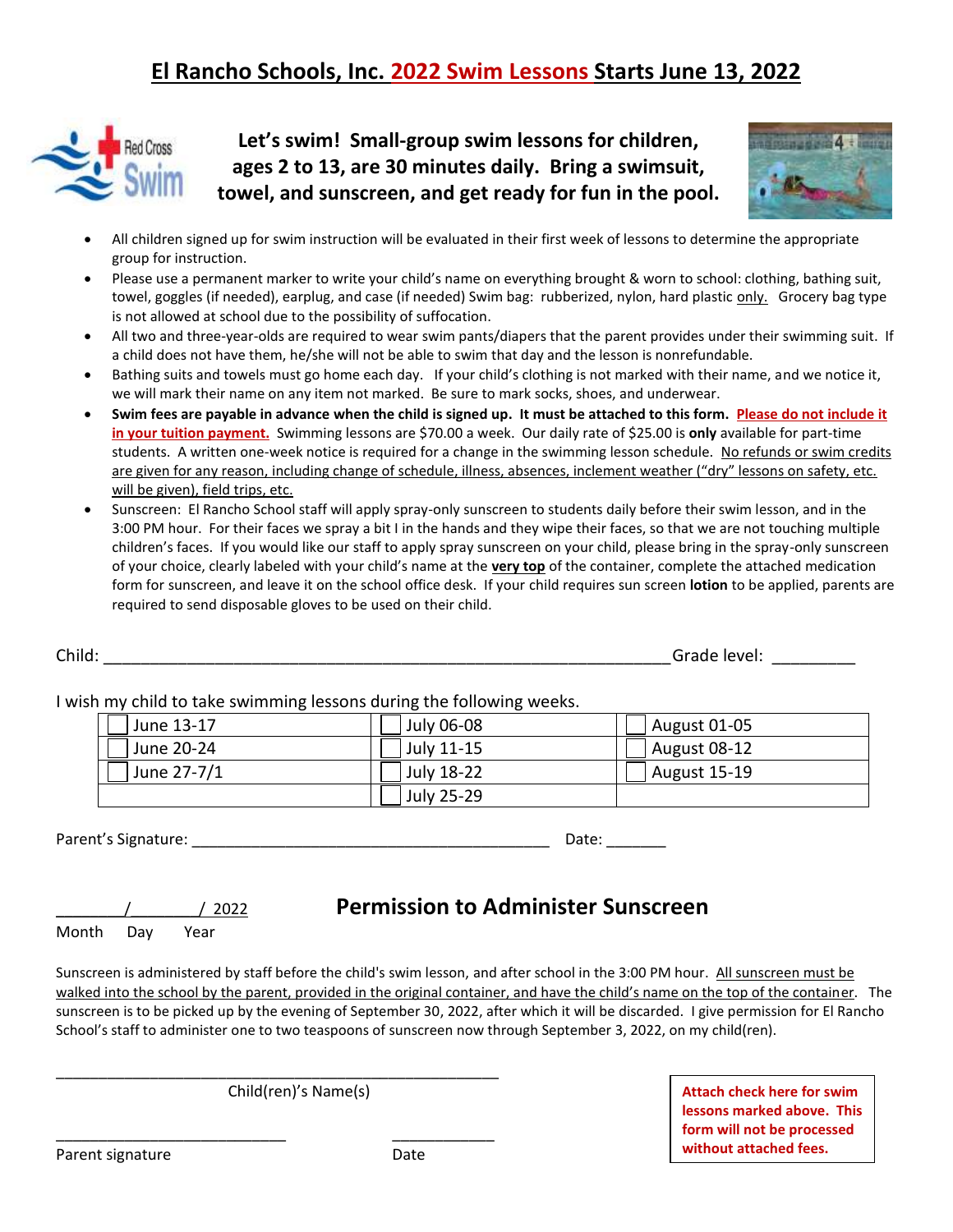

# **American Red Cross Swim Lesson Levels Learn to swim @ El Rancho School.**

The ages listed with each level are to provide guidance however each swimmer is different and we encourage all swimmers to develop their skills at their own pace and comfort. Some swimmers will require more training in basic skills while other swimmers are ready to learn more advance skills.

### **Level 1 - [Introduction to Water Skills -](https://www.safeswim.com/red-cross-swim-lesson-levels/) Age: 3+**

For the beginner who is comfortable in the water. Swimmers learn basics of swimming:

| <b>Skill</b>                              | Proficient | <b>Working on</b> | Not introduced |
|-------------------------------------------|------------|-------------------|----------------|
| <b>Bobbing</b>                            |            |                   |                |
| Going under water                         |            |                   |                |
| Supported front floating                  |            |                   |                |
| Supported back floating                   |            |                   |                |
| Supported rolling over from front to back |            |                   |                |
| Supported rolling over from back to front |            |                   |                |
| Supported gliding                         |            |                   |                |
| Supported front crawl arms                |            |                   |                |
| Jumping in                                |            |                   |                |

#### **Level 2 - [Fundamental Aquatic Skills -](https://www.safeswim.com/red-cross-swim-lesson-levels/) Age: 4+**

Swimmers should already be able to float on front and back with assistance and put their head under water.

| <b>Skill</b>                                | <b>Proficient</b> | <b>Working on</b> | <b>Not introduced</b> |
|---------------------------------------------|-------------------|-------------------|-----------------------|
| Independent front floating                  |                   |                   |                       |
| Independent back floating                   |                   |                   |                       |
| Independent rolling over from front to back |                   |                   |                       |
| Independent rolling over from back to front |                   |                   |                       |
| Independent front gliding                   |                   |                   |                       |
| Independent back gliding                    |                   |                   |                       |
| Front crawl arms and kicks                  |                   |                   |                       |
| Back crawl arms and kicks                   |                   |                   |                       |
| Retrieving underwater objects               |                   |                   |                       |
| Jumping into water over their head          |                   |                   |                       |

#### **Level 3 - [Stroke Development -](https://www.safeswim.com/red-cross-swim-lesson-levels/) Age: 5-6+**

Swimmers should already be comfortable swimming front stroke and swimming on their back.

| <b>Skill</b>                       | Proficient | <b>Working on</b> | Not introduced |
|------------------------------------|------------|-------------------|----------------|
| Gliding                            |            |                   |                |
| Freestyle with side breathing      |            |                   |                |
| Backstroke                         |            |                   |                |
| Breast stroke                      |            |                   |                |
| Dolphin kicks                      |            |                   |                |
| Retrieving objects in deeper water |            |                   |                |
| Treading water                     |            |                   |                |
| Jumping into deep water            |            |                   |                |
| Compact dives                      |            |                   |                |